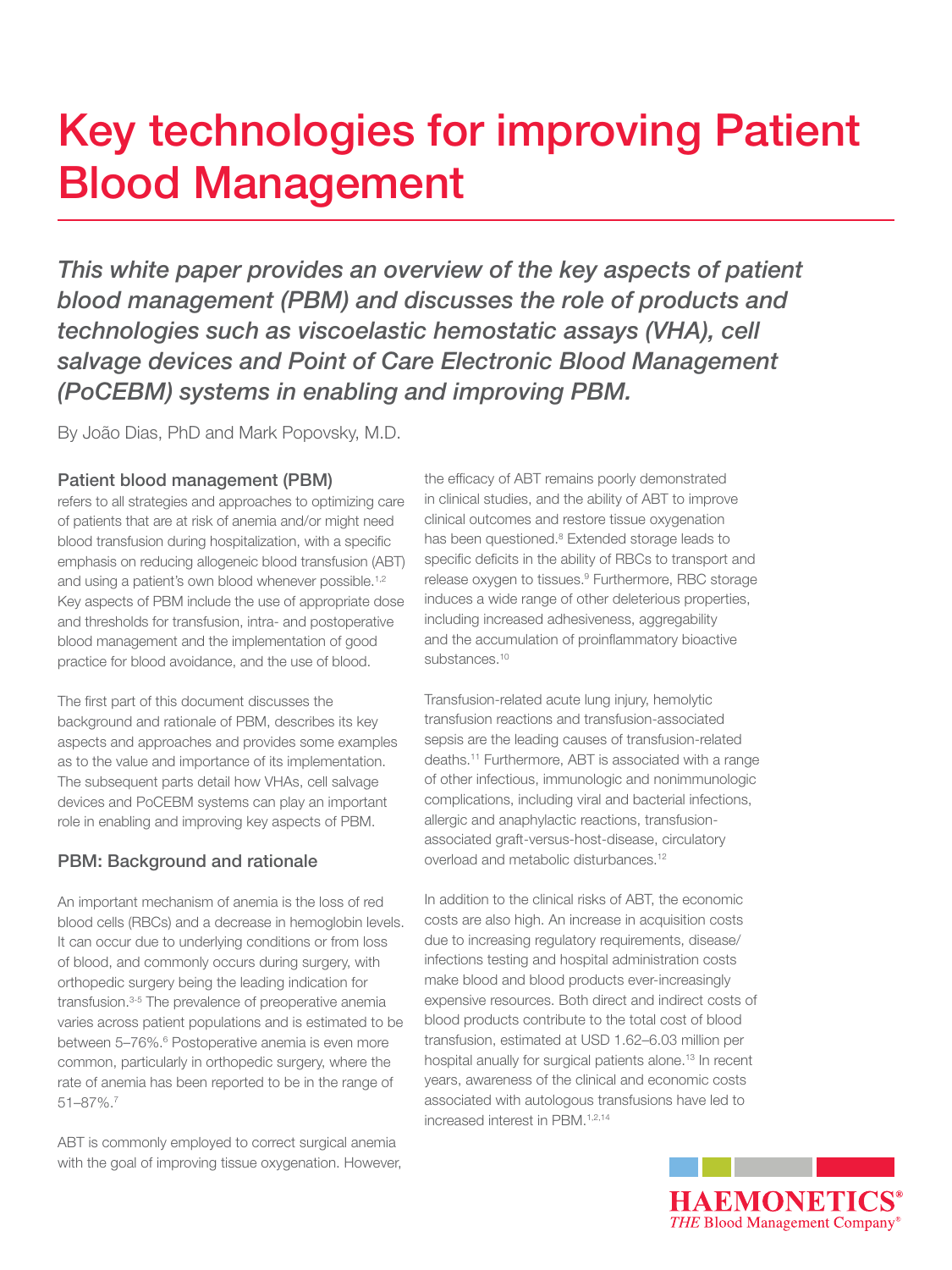#### PBM: Key aspects and approaches

PBM comprises three main aspects, sometimes referred to as the three pillars of PBM.15-18 The three pillars, and some examples of each, are shown in Figure 1.

| <b>Optimization of</b>                                                                                                                                                                                                                                     | <b>Minimization of Blood</b>                                                                                                                                                                                                                                                                 | Anemia Tolerance                                                                                                                                                                |
|------------------------------------------------------------------------------------------------------------------------------------------------------------------------------------------------------------------------------------------------------------|----------------------------------------------------------------------------------------------------------------------------------------------------------------------------------------------------------------------------------------------------------------------------------------------|---------------------------------------------------------------------------------------------------------------------------------------------------------------------------------|
| <b>Erythropoiesis</b>                                                                                                                                                                                                                                      | <b>Loss and Bleeding</b>                                                                                                                                                                                                                                                                     | <b>Optimization</b>                                                                                                                                                             |
| Identify, evaluate<br>٠<br>and treat underlying<br>anemia<br>Time surgery with<br>٠<br>optimization of<br>erythrocyte mass<br>Manage nutritional/<br>٠<br>correctable anemia<br>Erythropoietin-<br>٠.<br>stimulating agent<br>therapy where<br>appropriate | Identify and manage<br>Ξ<br>bleeding risk<br><b>Review medication</b><br>Minimize iatrogenic<br>о<br>blood loss<br><b>Blood-sparing surgical</b><br>techniques<br>Anesthetic blood<br>п<br>conserving strategies<br>Cell salvage/reinfusion<br>Ξ<br>Pharmacologic/<br>п<br>hemostatic agents | <b>Compare estimated</b><br>Ξ<br>blood loss with<br>patient-specific<br>tolerable blood loss<br>Evidence-based<br>٠<br>transfusion triggers<br>Maximize oxygen<br>о<br>delivery |



In its broadest sense, PBM encompasses all strategies, from the primary to the tertiary care level that can help reduce the need for ABT. The most critical stage, however, is in the hospital, during all stages of the perioperative period, when the risk of bleeding and anemia is the highest. Here, new products and technologies can be of key importance for guiding evidence-based clinical decision making and improving operational aspects of transfusion within a PBM framework.

### PBM: Value and importance of implementation

The World Health Organization has urged its member states to implement PBM strategies, yet the extent to which they are implemented varies significantly between countries.<sup>1</sup> In Europe, for instance, transfusion guidelines are considered to be moderately implemented. Although hemoglobin levels are regularly used as a transfusion trigger, hypotension and tachycardia remain the most widely used, and these physiological triggers may have low discriminative power for tissue hypoperfusion.19 Furthermore, full implementation of a PBM strategy involves more than adopting transfusion guidelines, as PBM aims for the implementation of a wide range of strategies in the pre-, intra- and postoperative setting, aimed at minimizing patient blood loss and, consequently, the need to use allogeneic blood (see Figure 1). Countries including Australia, the United Kingdom and the Netherlands have already made significant progress in implementing PBM; the United States, Switzerland, Austria, Germany and Spain are also now beginning to implement PBM.1

The United Kingdom PBM guidelines are primarily aimed at implementing PBM at a hospital level.<sup>20</sup> The guidelines comprise a wide set of recommendations aimed at reducing blood use during the pre-, intra- and postoperative period, including: the use

of appropriate dose and thresholds for transfusion; preoperative management of Haemostasis; intra- and postoperative blood management, such as the use of cell salvage where appropriate; and, importantly, implementation of good practice for blood avoidance and use of blood. The Australian guidelines contain similar recommendations but takes a more holistic approach and also provide recommendations regarding diagnosis and testing at the primary and secondary care level prior to hospitalization, in order to further optimize the handling of anemia and reducing ABT during upcoming surgery.<sup>21</sup> Other PBM guidelines include the Seville document<sup>17</sup> in Spain and the Italian PBM guidelines.<sup>18</sup>

In addition to reducing patient exposure to potentially detrimental ABT, implementation of PBM can also lead to significant cost savings. Nine years after the introduction of PBM in Dutch hospitals there was a 12% nationwide decrease in ABT, resulting in a EUR 100 million net cost saving annually.<sup>1</sup> In Scotland and England, a 22% reduction in RBC transfusion between 2001 and 2012 has led to savings of around GBP 100 million annually.<sup>22</sup> In New South Wales, Australia, implementation of PBM has reduced blood usage by 27.4% over a five year period, which has led to a 7.8% reduction in hospital expenditure on acute care inpatients and represents an annual cost saving of AUD 8.5 million.<sup>23</sup> Similar reductions in RBC use and associated costs have also been reported other hospitals that have implemented PBM strategies, including the Johns Hopkins hospital.<sup>24,25</sup>

- **PBM** refers to a set of approaches aimed at reducing the need for ABT, which is often ineffective and is associated with increased risk of complications, morbidity and mortality.
- **Implementation of PBM can reduce RBC requirements by more** than 20%. In the United Kingdom and the Netherlands, countries which have made significant progress in implementing PBM, this has led to estimated annual cost savings of around GBP 100 million and EUR 100 million, respectively.
- PBM strategies include:
	- Use of appropriate dose and thresholds for transfusion
	- Preoperative management of Haemostasis
	- **Intra- and postoperative blood management and the use of** cell salvage, where appropriate
	- **Implementation of good practice for blood avoidance and** use of blood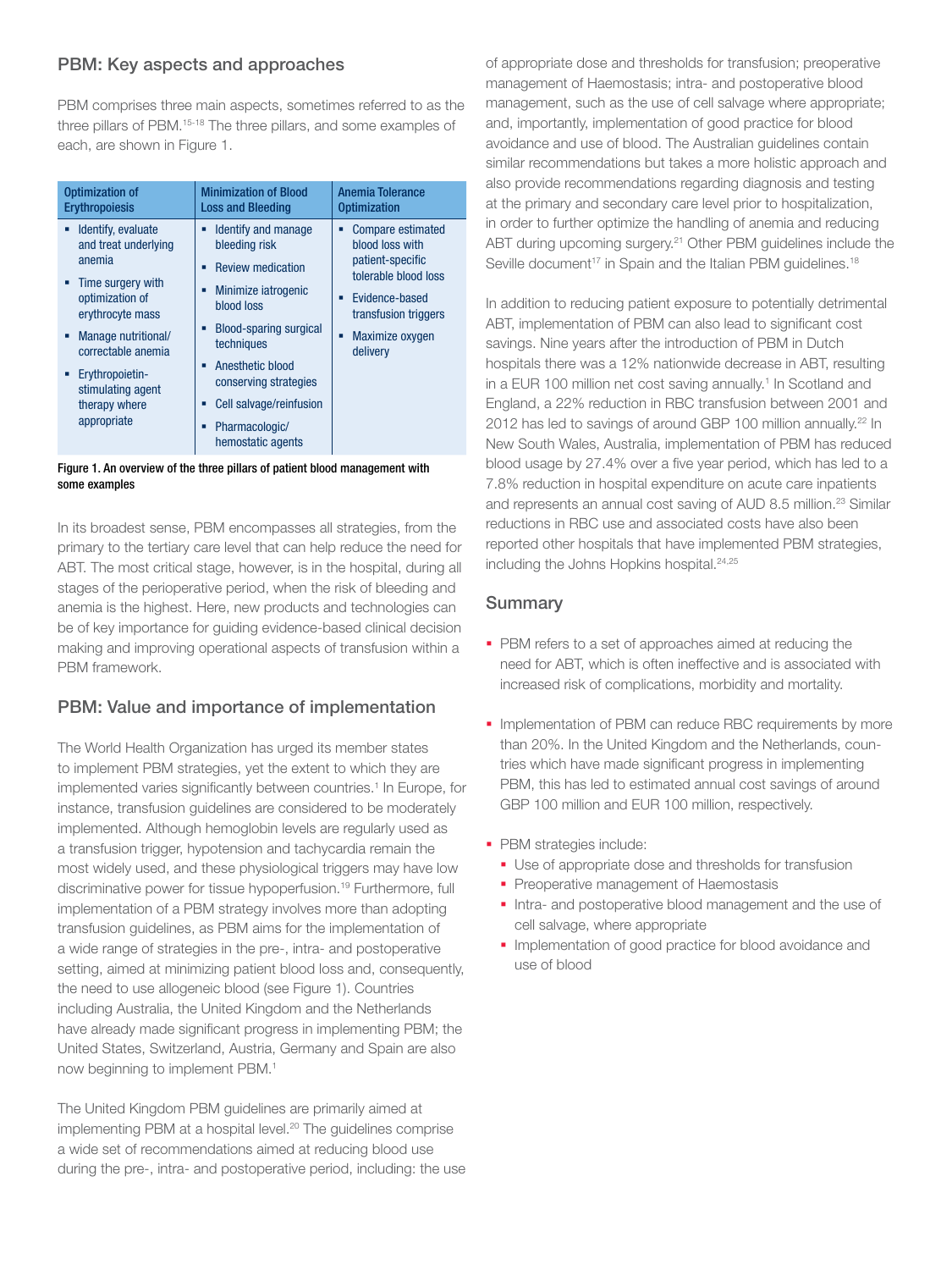## Managing bleeding risk and using appropriate blood component and dose

### Coagulation testing for managing bleeding and guiding transfusion

The use of near-patient testing enables rapid and accurate assessment and diagnosis of coagulopathy providing clinicians with the information they need to correctly manage hemorrhage and reduce blood loss, thereby reducing unnecessary ABT.

The understanding of coagulopathy and optimal transfusion algorithms is continuously evolving. A number of parameters are known to be useful in managing bleeding and guiding transfusion: for instance, hemoglobin levels are generally used as a trigger for RBC transfusion; prothrombin time/activated partial thromboplastin time/international normalized ratio are used for fresh frozen plasma (FFP) transfusion; platelet count for platelet transfusion; and fibrinogen levels for cryoprecipitate transfusion.26 The use of near-patient coagulation tests for transfusion management of massive hemorrhage has been well-established and is recommended in guidelines.<sup>27,28</sup>

### The Haemonetics thromboelastography (TEG) system

Viscoelastic hemostatic assays (VHAs) are performed to assess coagulation in a sample of whole blood. The Haemonetics thromboelastography (TEG) system is a real-time analyzer of whole blood measuring the viscoelastic properties of the hemostasis process and allows for individualized goal-directed therapy. It provides rapid, comprehensive and accurate identification of an individual's hemostasis condition, in a laboratory or in the context of near-patient testing, which allows clinicians to drive personalized, clinically and economically sound treatment and monitoring decisions.

A variety of assays can be run on the TEG device, providing insights into different aspects of coagulation. Although von Willebrand factor is not detected, the effects of most whole blood components (e.g. coagulation factors, platelets, fibrinolytic factors and inflammatory cells) are included in TEG analysis. Also, the full process of coagulation and subsequent clot lysis is followed. TEG results therefore provide a good reflection of the cell-based model of hemostasis

#### Application and benefits within a PBM framework

In addition to the potential beneficial effects of optimizing transfusion on patient outcomes, there are also significant economic benefits. The reduction in blood components achieved by preoperative platelet mapping prior to surgery led to a 45% cost saving on blood components.30 Based on modelling data assuming 500 patients per year, the use of TEG in cardiac surgery could lead to an annual net cost saving of EUR 302,250 while reducing transfusion-related adverse events by 26.43 A United Kingdom NICE study confirms that the use of VHAs such as TEG was cost saving and more effective than standard coagulation tests, with the cost-efficacy of TEG being superior.<sup>44</sup>

- Viscoelastic hemostatic assays (VHAs), such as thromboelastography (TEG) enable rapid and accurate assessment and diagnosis of coagulopathy in a sample of whole blood
- **TEG assays form an integral part of PBM by providing clinicians** with key information about a patient's hemostasis condition, thereby reducing the amount of unnecessary ABT
- **TEG can assess several parameters simultaneously and** provide results faster than standard laboratory tests, reducing the time needed to make accurate transfusion decisions and potentially leading to improved outcomes
- In addition to the potential clinical benefits, implementation of TEG can produce a net annual cost saving of approximately USD 300,000 per average size hospital.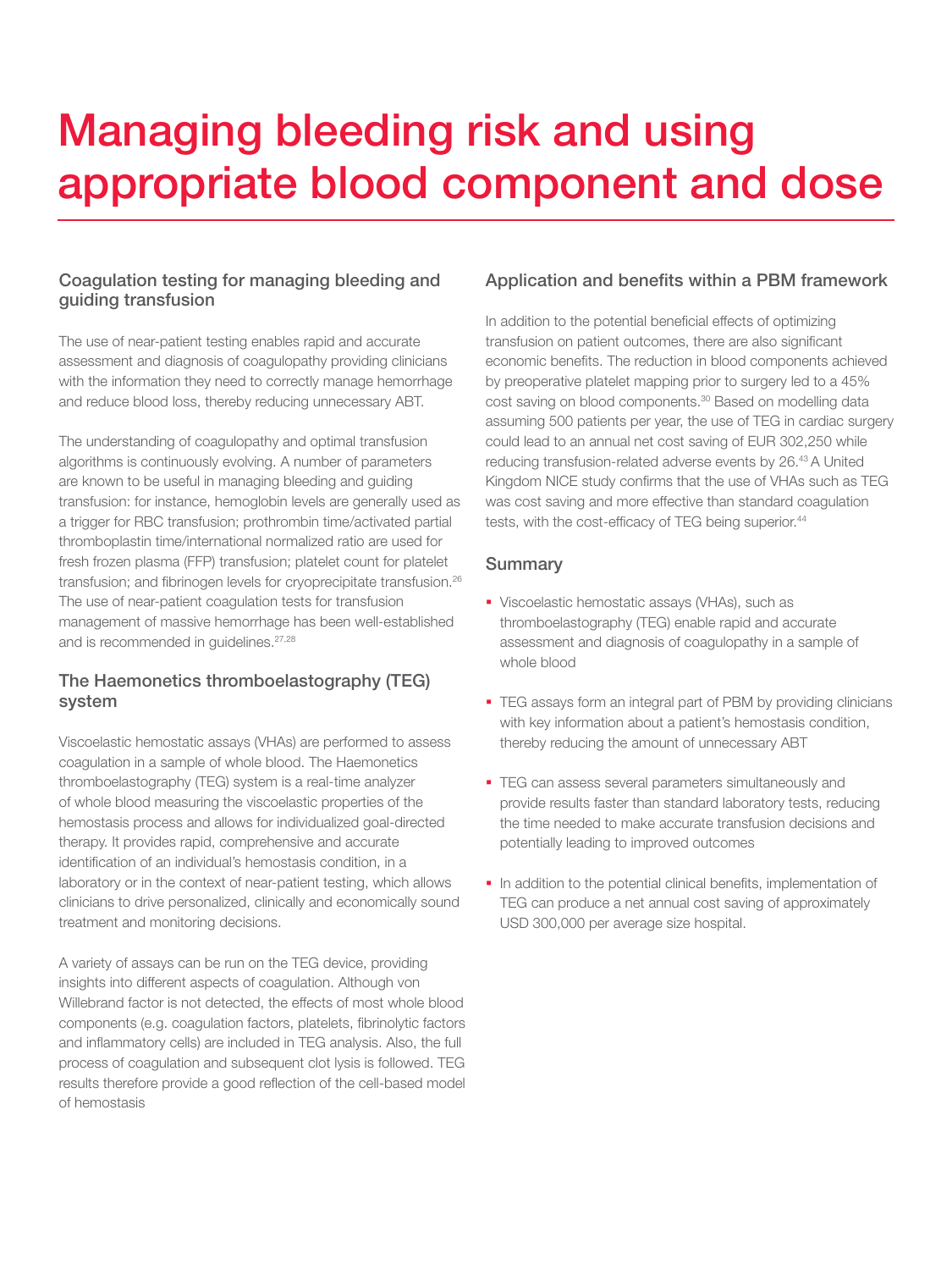## Intra- and postoperative blood management

#### Reducing the need for ABT with intra- and postoperative cell salvage and reinfusion

Anemia due to blood loss is common during surgical procedures,<sup>3-5</sup> and cell salvage management aimed at reducing the need for ABT is therefore a vital aspect of PBM. In addition to reducing ABT through accurate assessment and diagnosis of coagulopathy, the need for ABT can be further reduced by intraoperative and postoperative recovery and reinfusion of a patient's own blood using cell salvage devices.

There is a wide range of data from randomized controlled trials and systematic reviews that support cell salvage as an effective and cost effective method for reducing the need for ABT in a variety of surgical settings.<sup>45-50</sup> The use of cell salvage in trauma is also being investigated.<sup>51</sup> Current guidelines recommend the use of cell salvage in a number of operative scenarios, including cardiac surgery, major orthopedic surgery, surgery and blood loss in obstetric settings and in oncological surgery.28,52,53

Several devices employing different technologies are available for reinfusing a patient's own blood. In the direct transfusion method, the salvaged blood is returned to the circulation without hemoconcentration or washing. With ultrafiltration, water, electrolytes and small molecules are first removed by passing the blood through a semipermeable membrane. The cell saver method is based on the separation, washing and selective reinfusion of RBCs.<sup>54</sup> Due to issues with quality and safety of blood, PBM guidelines have specifically suggested using washed blood for reinfusion in surgical settings.18

### The Haemonetics Cell Saver and Autotransfusion **Systems**

- The Cell Saver<sup>®</sup> 5+/Cell Saver<sup>®</sup> Elite® autologous blood recovery system is designed for use in procedures where medium- to high-volume blood loss occurs, and has the ability to deliver moderate hematocrit and to help remove traces of undesirable components such as free hemoglobin.
- The OrthoPAT<sup>®</sup> orthopedic perioperative autotransfusion system is a fully automated device that collects, washes, and returns a patient's blood during and after orthopedic surgery helping to give the best chance at avoiding unnecessary allogeneic transfusions and related risks of infection. The system consistently delivers fresh RBCs with high hematocrit, reducing the need for ABT. The processing of autologous

blood, separation of plasma and washout of cell debris, and undesirable contaminants, as well as collection into the retransfusion bag, is performed automatically.

#### Applications and benefits within a PBM framework

By recovering and re-infusing a patient's own blood, the need for potentially unnecessary ABT and its associated risks is reduced. Cell salvage is a safe,efficient and cost effective method for reducing the need for exposing a patient to ABT.<sup>47,50</sup>

- Cell salvage and reinfusion of a patient's own blood can reduce the need for ABT
- Several methods for cell salvage and reinfusion exist, but guidelines specifically suggest the use of washed blood for reinfusion in surgical settings
- The Haemonetics Cell Saver<sup>®</sup> and OrthoPAT<sup>®</sup> are autotransfusion systems capable of returning a patient's RBCs after washing and removal of debris and contaminants
- Cell salvage is a safe, efficient and cost-effective method for reducing the need for exposing a patient to ABT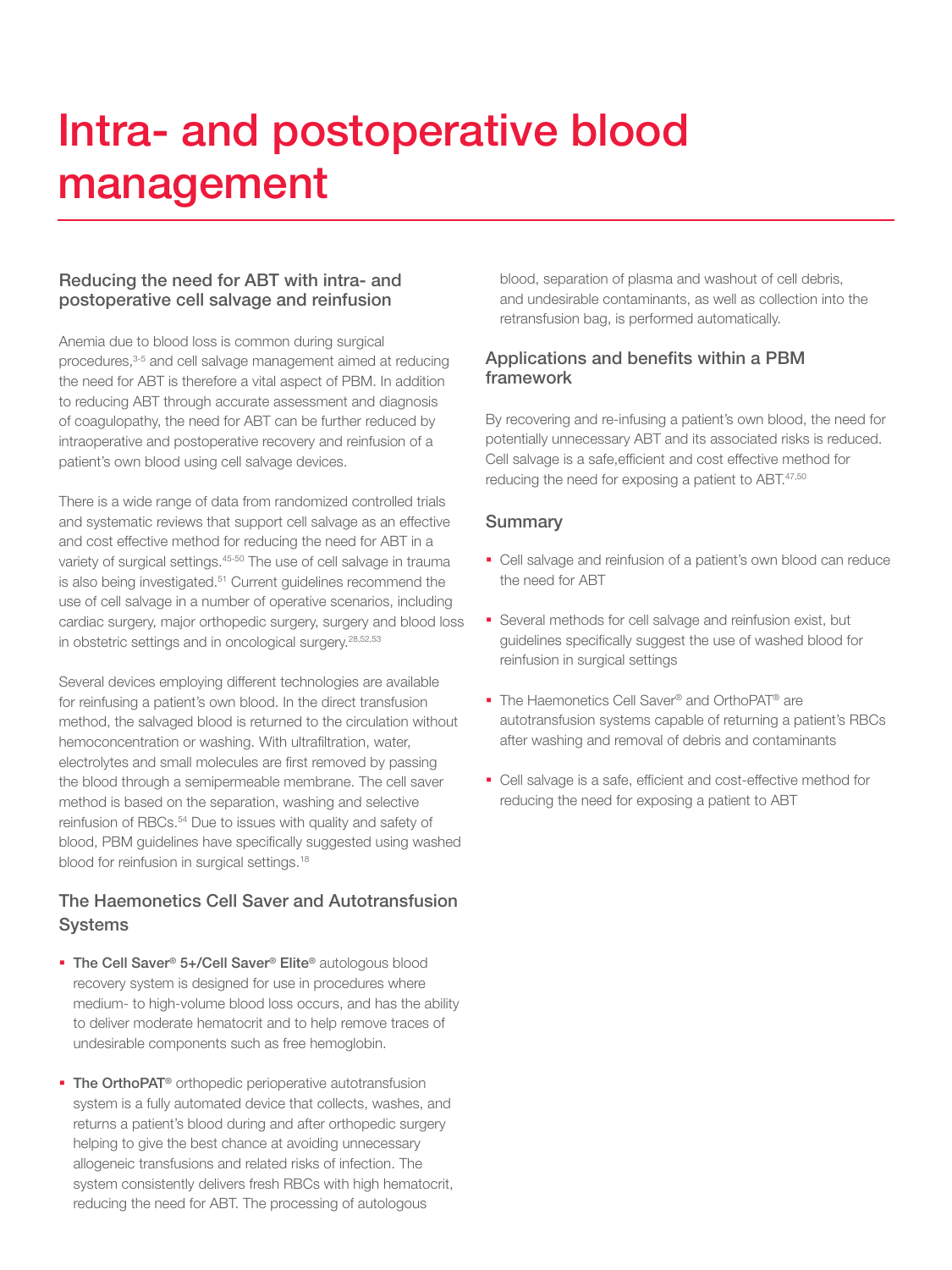## Implementation of good practice for blood avoidance and use of blood

Point of Care Electronic Blood Management (PoCEBM) systems offer a way to implement and improve end-to-end control of hospital blood transfusions. By improving storage and tracking of blood components, such systems may improve efficiency and have a beneficial impact on several aspects of transfusion where errors are likely to be made.<sup>20,55-62</sup> As such, PoCEBM play an important role in the implementation of good practice for blood avoidance and the use of blood within a PBM framework that can be used in addition to other strategies in order to further improve operational aspects of transfusion and reduce blood wastage.

#### Hemovigilance systems as a tool for improving the blood transfusion chain

Errors of transfusion are common and can be divided into different types of errors:

Avoidable, delayed or under-transfusion (ADU):

Occurs when the intended transfusion is carried out, and the blood/blood component itself is suitable for transfusion and compatible with the patient, but where the decision leading to the transfusion is flawed. It also occurs where a transfusion of blood/blood component was clinically indicated but was not undertaken or was significantly delayed. Finally, it occurs during avoidable use of emergency O RhD negative blood where group-specific or crossmatched blood was readily available for the patient.

#### **Handling and storage errors:**

All reported episodes in which a patient was transfused with a blood component or plasma product intended for the patient, but in which, during the transfusion process, the handling and storage may have rendered the component less safe or not suitable for transfusion.

#### **Incorrect blood component transfused:**

Comprises two types of errors, wrong component transfused (WCT) and specific requirements not met (SRNM). WCT occurs when a patient was transfused with a blood component of an incorrect blood group; a blood component which was intended for another patient and was incompatible with the recipient; a blood component which was intended for another recipient but happened to be compatible with the recipient; or a blood component which was different than that prescribed (e.g. platelets instead of RBCs). SRNM occurs where a patient was transfused with a blood component that did not meet their specific transfusion requirements, for example irradiated

components; human leucocyte antigen (HLA)-matched platelets when indicated; antigen-negative RBC units for a patient with known antibodies; RBCs of extended phenotype for a patient with a specific clinical condition (e.g. hemoglobinopathy); or a component with a neonatal specification where indicated. Notably, the above does not include cases where a clinical decision was taken to knowingly transfuse components not meeting the specification in view of clinical urgency.

PoCEBM and other systems can play a key role in hemovigilance and improving the blood transfusion chain by:

- Reducing the number of allogeneic blood units transfused. By facilitating the implementation of the transfusion committee guidelines as, for example, one unit policy and behavior change from just-in-case to just-in-time.
- **Facilitating improved blood availability.** Blood availability can be facilitated by optimizing the transport, availability and other operational aspects of transfusion. Potential areas for optimization include: blood inventory management; time to get the right blood; just-in-time instead of just-in-case point of care blood storage and allowing for re-routing of blood units in the blood bank that would otherwise be on hold.
- **Reducing human error.** The majority of transfusion-related adverse events are due to preventable clerical errors<sup>47</sup> such as errors of storage and handling and transfusion of incorrect blood components. PoCEBM systems have the potential to significantly reduce the amount of human errors in the blood transfusion chain.

Due to the potential benefits associated with PoCEBM, the use of these systems has been recommended in several guidelines. The United Kingdom NICE transfusion guidelines recommend that hospitals consider using a system that electronically identifies patients in order to improve the safety and efficiency of the blood transfusion process and to reduce wastage.<sup>63</sup> The Joint Blood Transfusion and Tissue Transplantation Services Professional Advisory Committee also recommends the use of electronic transfusion management systems using barcodes on ID bands and blood components; handheld scanners linked to the laboratory information systems are also recommended.<sup>64</sup> In Italy, proper patient identification using wristbands is now regulated by law, and it is possible other countries will adapt a similar approach in the future.<sup>65</sup>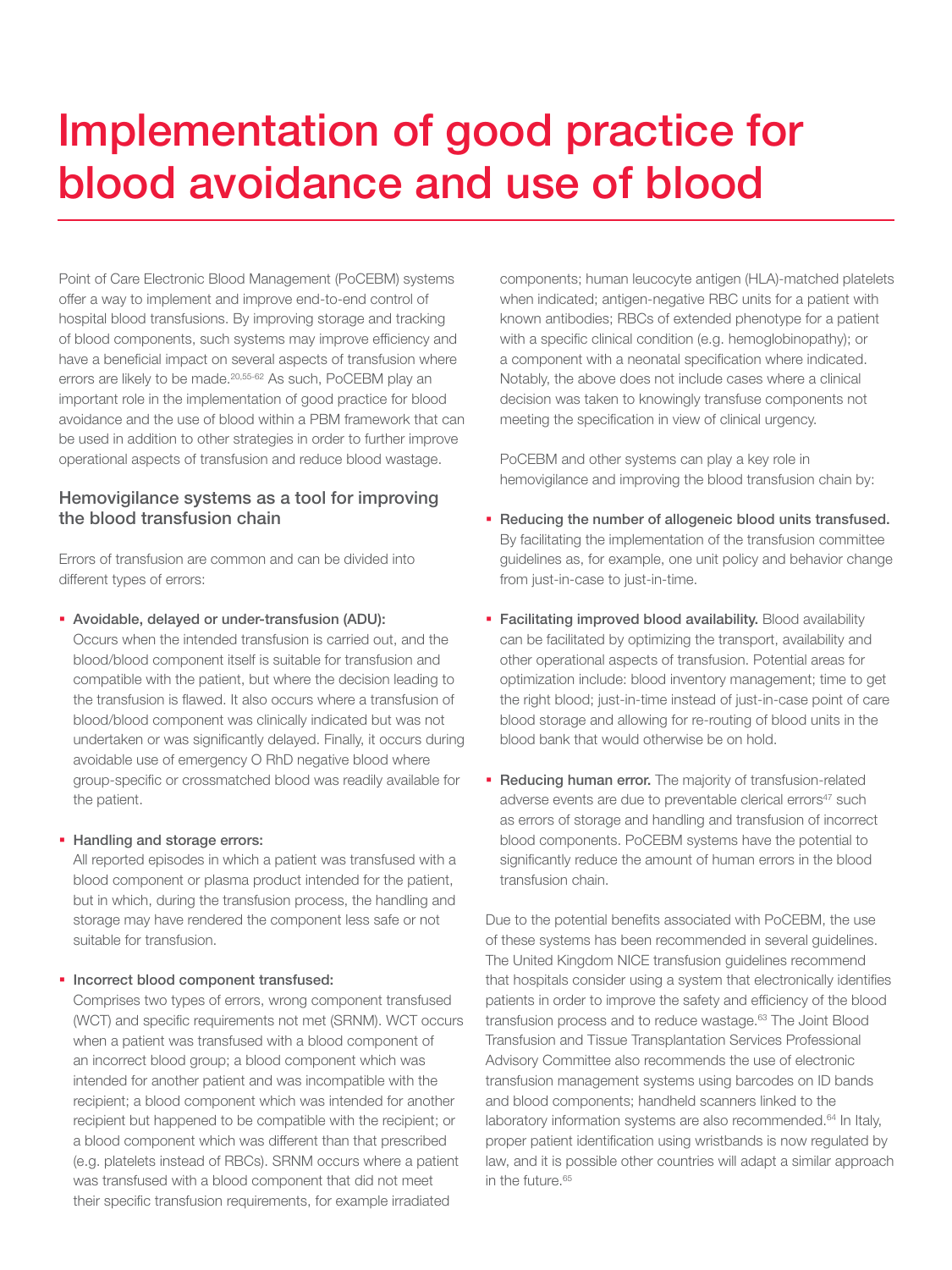### The Haemonetics BloodTrack System

BloodTrack is a modular blood management and bedside transfusion solution that combines software with hardware components to act as an extension of your blood bank transfusion management system. Through integrated modules, BloodTrack solutions provide the control, visibility, and traceability needed to safely and properly store, dispense, and transfuse blood products at the point-of-care and verify that the right blood is transfused to the right patient at the bedside. BloodTrack can improve hemovigilance within a PBM framework through several features, as shown in Figure 2.



Figure 2. BloodTrack comprises a range of modules that can improve various aspects of the transfusion workflow, such as blood inventory management; just-in-time blood product allocation; clinical transfusion workflow; bedside transfusion verification and transfusion management

### Applications and benefits within a PBM framework

There is a significant body of evidence demonstrating that implementation of PoCEBM systems in hospitals can reduce the amount of blood components used and lead to a substantial reduction in transfusion-related costs. In one hospital, the median time needed to deliver urgently needed RBC units was 24 minutes prior to implementation of PoCEBM. After the implementation of an PoCEBM system, which included the use of a nearby blood refrigerator, the median time taken to deliver RBCs was reduced to 59 seconds.<sup>66</sup> In addition to the reduction in delivery time, a number of other important benefits were observed: the number of unused requests were reduced from 42% to 20%; the total number of RBCs issued was reduced by 52%; the number of issued units that were actually transfused was increased from 40% to 62%; and a significant reduction was observed in the workload of both blood bank and clinical staff. In another hospital, the introduction of PoCEBM reduced the amount of unused blood orders from 70% to 25%.<sup>67</sup> The implementation of PoCEBM was also shown to reduce the percentage of preoperative blood orders by 38% and the ratio of crossmatch-to-transfusion by 27%.68

The reduction in the number of issued blood components is associated with significant cost savings. At the hospital mentioned above,<sup>68</sup> the annual cost savings on blood components was USD 298,966. In a costing statement issued by NICE, it was concluded that implementation of PoCEBM was associated with significant cost savings both in terms of reductions in the amount of blood used and increased productivity.<sup>69</sup> Expenditure on blood was reduced by 10% because access to blood was quicker and less components were wasted. After taking into consideration the system management and service costs, this led to a net saving of GBP 4.561 per 100,000 population, in addition to a productivity saving of GBP 500,000.<sup>69</sup> Based on modelling data assuming 500 patients transfused with three RBC units each, the introduction of Haemonetics BloodTrack in a hospital produces an annual net cost saving of USD 317,660.70

- Common errors that occur during transfusion include avoidable, delayed or under-transfusion; handling and storage errors and transfusion of incorrect blood components
- **Point of Care Electronic Blood Management (PoCEBM) systems** can play a key role in improving the transfusion chain by:
	- Reducing the amount of allogeneic blood units transfused
	- **Facilitating improved blood availability**
	- Reducing human error
- In addition to clinical benefits associated with a reduction in the number of potentially detrimental transfusion errors, implementation of PoCEBM systems can lead to annual net cost savings of approximately USD 300,000 per average size hospital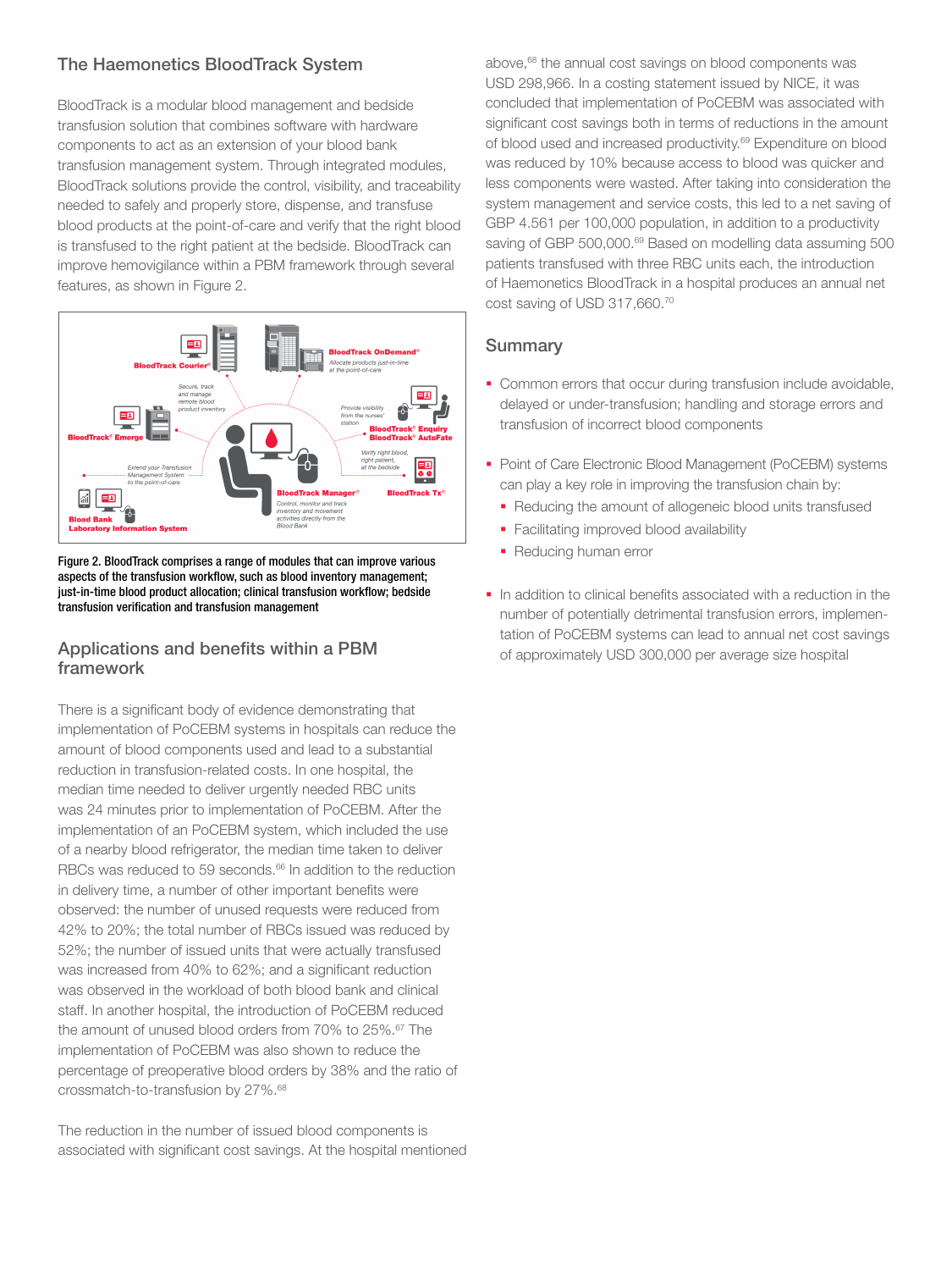# **Summary**

Allogeneic blood transfusion (ABT) is associated with increased risk of infectious diseases and other complications as well as increased morbidity and mortality.

**Patient blood management (PBM)** refers to all strategies and approaches to optimizing care of patients that are at risk of anemia and/or might need blood transfusion during hospitalization, with a specific emphasis on reducing ABT and using a patient's own blood whenever possible. Key aspects of PBM include optimization of erythropoiesis; minimization of blood loss and bleeding; and anemia tolerance optimization.

Several key technologies exist that enable and improve the implementation of PBM:

**Thromboelastography (TEG) assays** and other viscoelastic hemostatic assays (VHAs) allow for rapid and accurate assessment and diagnosis of coagulopathy at the point of care and provides clinicians with the information they need to correctly manage hemorrhage and reduce blood loss, thereby reducing unnecessary ABT.

- **Cell Saver/OrthoPAT** and other cell salvage devices allow for intraoperative and postoperative salvage and re-infusion of a patient's own blood, further reducing the need for ABT.
- **BloodTrack** and similar Point of Care Electronic Blood Management (PoCEBM) systems improve the operational aspects of transfusion by reducing transfusion errors, improving blood availability when needed and reducing blood wastage.

These technologies represent valuable tools for reducing the need for ABT within a PBM framework. In addition to reducing patient's exposure ABT and its associated risks, the reduction in ABT and blood components leads to significant net cost savings.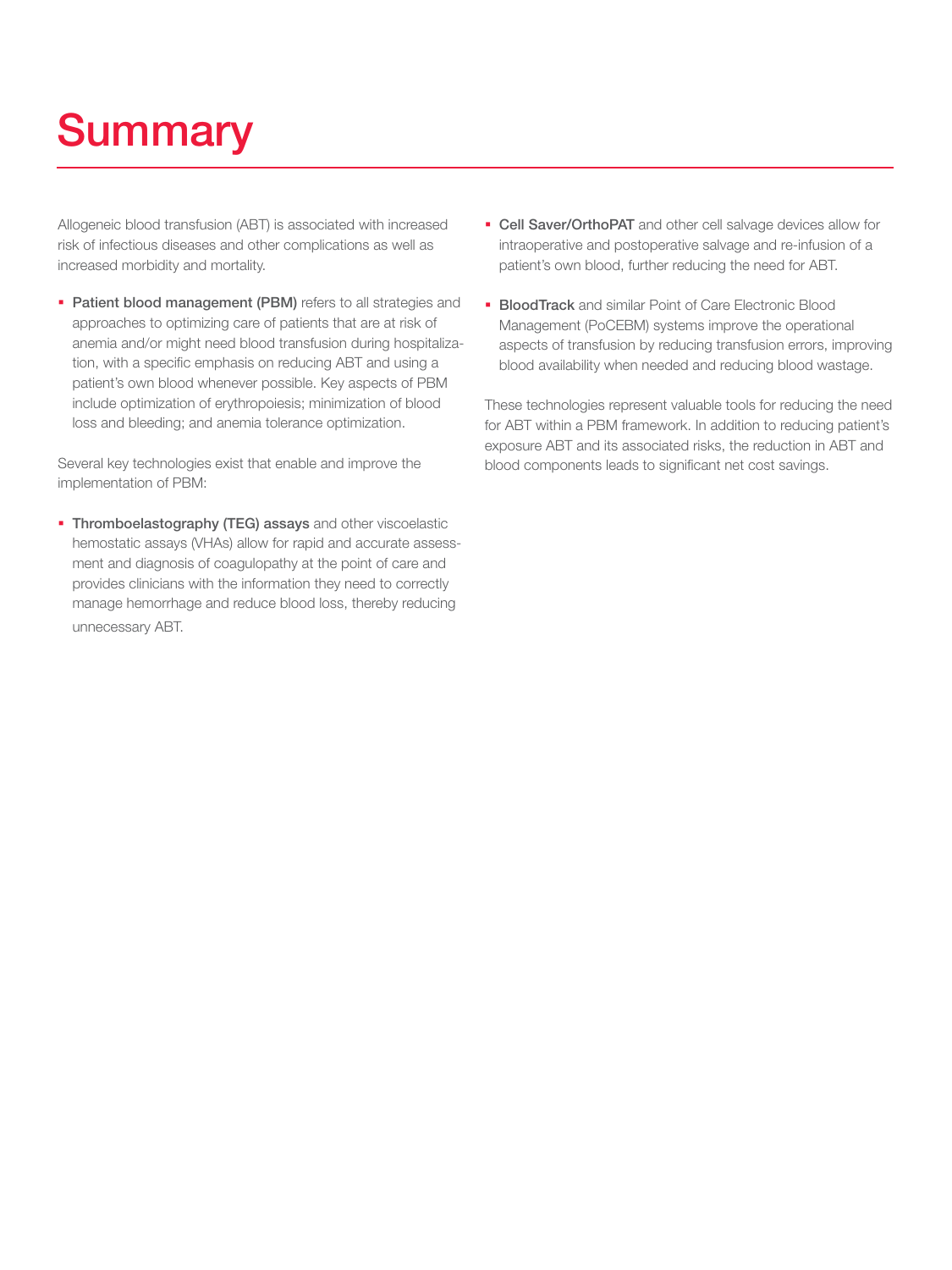### About the Authors

Dr. Mark Popovsky was Clinical Associate Professor of Pathology at Harvard Medical School and Beth Israel Deaconess Medical Center for more than 20 years. He has served on 7 editorial boards, authored more than 375 peer-reviewed publications, published 2 reference books on transfusion medicine, and served on many national and international committees. He served as Chief Medical Officer of Haemonetics for 15 years and is currently serving as a medical consultant to the company.

Dr. João Dias is an honors graduate of the University of Helsinki faculty of Medicine in Biomedicine. He has authored several publications in Oncology, Immunology and Hemostasis and served as a reviewer in several journals. Prior to his tenure at Haemonetics Dr. Dias has worked in the R&D development of new products in cancer gene therapy and served as life sciences consultant in multiple global life-science companies. He currently serves as medical science expert for the Haemonetics EMEA region for the complete portfolio of products including in vitro coagulation diagnostics, and specialized blood management devices utilized in Hospitals and Blood centers.

Editorial assistance was provided by Meridian HealthComms Ltd, funded by Haemonetics S.A.

#### References:

- 1. Shander A, Van Aken H, Colomina MJ et al. Patient blood management in Europe. Br J Anaesth 2012;109:55-68.
- 2. Fischer DP, Zacharowski KD, Muller MM et al. Patient blood management implementation strategies and their effect on physicians' risk perception, clinical knowledge and perioperative practice - the Frankfurt experience. Transfus Med Hemother 2015;42:91-7.
- 3. Keating EM, Meding JB, Faris PM et al. Predictors of transfusion risk in elective knee surgery. Clin Orthop Relat Res 1998:50-9.
- 4. Stanworth SJ, Cockburn HA, Boralessa H et al. Which groups of patients are transfused? A study of red cell usage in London and southeast England. Vox Sang 2002;83:352-7.
- 5. Wells AW, Mounter PJ, Chapman CE et al. Where does blood go? Prospective observational study of red cell transfusion in north England. BMJ 2002;325:803.
- 6. Shander A, Knight K, Thurer R et al. Prevalence and outcomes of anemia in surgery: a systematic review of the literature. Am J Med 2004;116 Suppl 7A:58S-69S.
- 7. Spahn DR. Anemia and patient blood management in hip and knee surgery: a systematic review of the literature. Anesthesiology 2010;113:482-95.
- 8. Vincent JL, Sakr Y, De Backer D et al. Efficacy of allogeneic red blood cell transfusions. Best Pract Res Clin Anaesthesiol 2007;21:209-19.
- 9. Napolitano LM, Corwin HL. Efficacy of red blood cell transfusion in the critically ill. Crit Care Clin 2004;20:255-68.
- 10. Koch CG, Li L, Sessler DI et al. Duration of red-cell storage and complications after cardiac surgery. N Engl J Med 2008;358:1229-39.
- 11. Vamvakas EC, Blajchman MA. Transfusion-related mortality: the ongoing risks of allogeneic blood transfusion and the available strategies for their prevention. Blood 2009;113:3406-17.
- 12. Shander A, Goodnough LT. Why an alternative to blood transfusion? Crit Care Clin 2009;25:261-77.
- 13. Shander A, Hofmann A, Ozawa S et al. Activity-based costs of blood transfusions in surgical patients at four hospitals. Transfusion 2010;50:753-65.
- 14. Goodnough LT, Shah N. The next chapter in patient blood management: real-time clinical decision support. Am J Clin Pathol 2014;142:741-7.
- 15. Goodnough LT, Shander A. Patient blood management. Anesthesiology 2012;116:1367-76.
- 16. Isbister JP. The three-pillar matrix of patient blood management--an overview. Best Pract Res Clin Anaesthesiol 2013;27:69-84.
- 17. Leal-Noval SR, Munoz M, Asuero M et al. [The 2013 Seville Consensus Document on alternatives to allogenic blood transfusion. An update on the Seville Document]. Rev Esp Anestesiol Reanim 2013;60:263 e1-e25.
- 18. Vaglio S, Prisco D, Biancofiore G et al. Recommendations for the implementation of a Patient Blood Management programme. Application to elective major orthopaedic surgery in adults. Blood Transfus 2016;14:23-65.
- 19. Meier J, Filipescu D, Kozek-Langenecker S et al. Intraoperative transfusion practices in Europe. Br J Anaesth 2016;116:255-61.
- 20. NHS National Blood Transfusion Committee. Patient Blood Management: An evidence-based approach to patient care, 2014.
- 21. National Blood Authority Australia. Patient Blood Management Guidelines.
- 22. MRC Centre for Inflammation Research, The Queen's Medical Research Institute, University of Edinburgh. Case Study: Reducing Blood Transfusions Cuts Deaths, Risks and Costs.
- 23. Harrison BT, Chen J, Der Vartanian C et al. Improving red cell transfusion in the elective surgical setting: an improvement collaborative with evaluation. Vox Sang 2015;108:393-402.
- 24. Ejaz A, Frank SM, Spolverato G et al. Potential economic impact of using a restrictive transfusion trigger among patients undergoing major abdominal surgery. JAMA Surg 2015;150:625-30.
- 25. Berger MD, Gerber B, Arn K et al. Significant reduction of red blood cell transfusion requirements by changing from a double-unit to a single-unit transfusion policy in patients receiving intensive chemotherapy or stem cell transplantation. Haematologica 2012;97:116-22.
- 26. Shah A, Stanworth SJ, McKechnie S. Evidence and triggers for the transfusion of blood and blood products. Anaesthesia 2015;70 Suppl 1:10-9, e3-5.
- 27. Joint United Kingdom (UK) Blood Transfusion and Tissue Transplantation Services Professional Advisory Committee. Transfusion Handbook, Section 7.3: Transfusion management of major haemorrhage.
- 28. Kozek-Langenecker SA, Afshari A, Albaladejo P et al. Management of severe perioperative bleeding: guidelines from the European Society of Anaesthesiology. Eur J Anaesthesiol 2013;30:270-382.
- 29. Cannesson M, Pearse R. Perioperative Hemodynamic Monitoring and Goal Directed Therapy: From Theory to Practice: Cambridge University Press, 2014.
- 30. Agarwal S, Johnson RI, Shaw M. Preoperative point-of-care platelet function testing in cardiac surgery. J Cardiothorac Vasc Anesth 2015;29:333-41.
- 31. Coakley M, Reddy K, Mackie I et al. Transfusion triggers in orthotopic liver transplantation: a comparison of the thromboelastometry analyzer, the thromboelastogram, and conventional coagulation tests. J Cardiothorac Vasc Anesth 2006;20:548-53.
- 32. Blasi A, Beltran J, Pereira A et al. An assessment of thromboelastometry to monitor blood coagulation and guide transfusion support in liver transplantation. Transfusion 2012;52:1989-98.
- 33. Shore-Lesserson L, Manspeizer HE, DePerio M et al. Thromboelastography-guided transfusion algorithm reduces transfusions in complex cardiac surgery. Anesth Analg 1999;88:312-9.